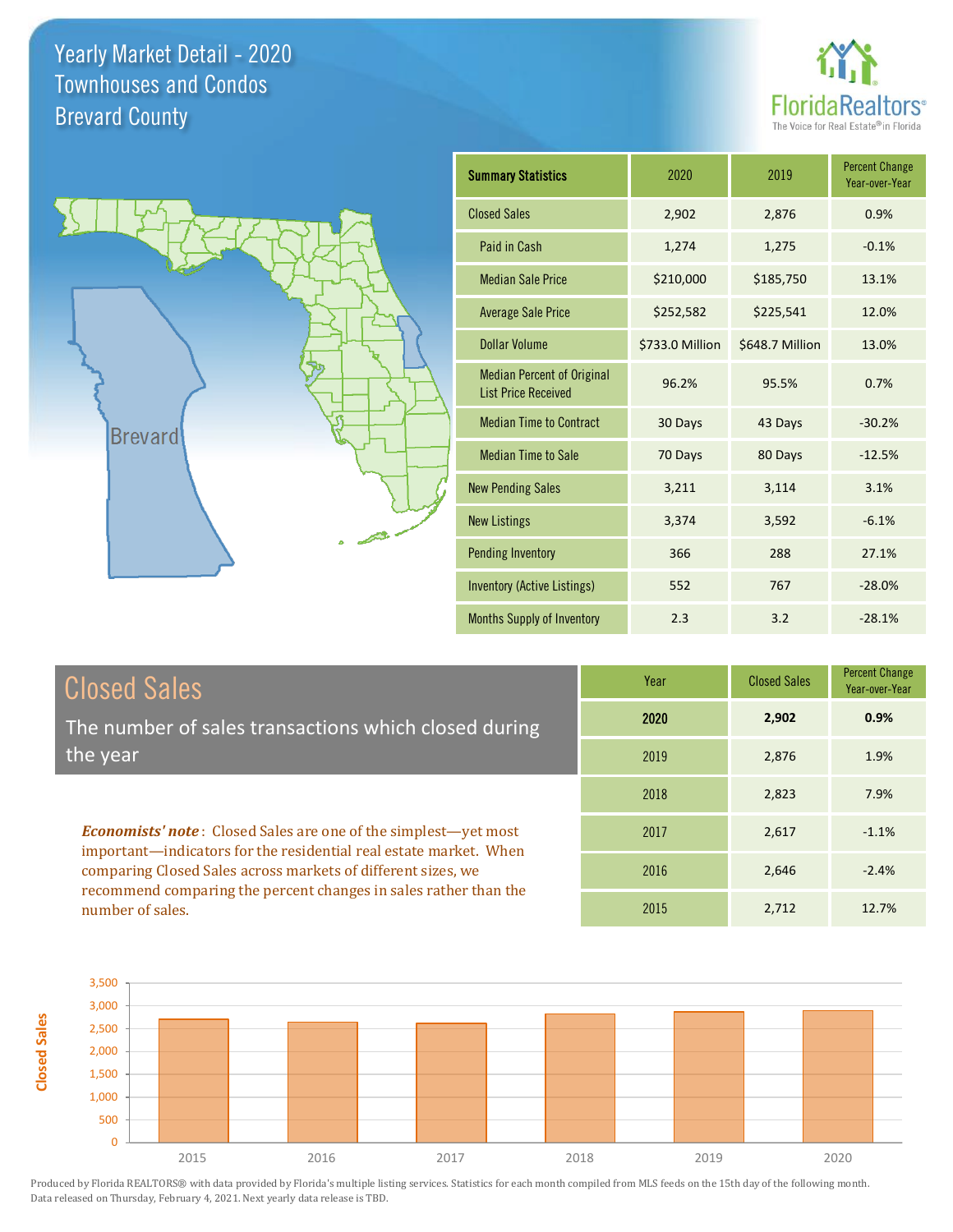

#### Cash Sales

The number of Closed Sales during the year in which buyers exclusively paid in cash

*Economists' note* : Cash Sales can be a useful indicator of the extent to which investors are participating in the market. Why? Investors are far more likely to have the funds to purchase a home available up front, whereas the typical homebuyer requires a mortgage or some other form of financing. There are, of course, many possible exceptions, so this statistic should be interpreted with care.

| Year | <b>Cash Sales</b> | <b>Percent Change</b><br>Year-over-Year |
|------|-------------------|-----------------------------------------|
| 2020 | 1,274             | $-0.1%$                                 |
| 2019 | 1,275             | $-11.2%$                                |
| 2018 | 1,436             | 3.0%                                    |
| 2017 | 1,394             | $-7.1%$                                 |
| 2016 | 1,500             | $-11.7%$                                |
| 2015 | 1,698             | 9.4%                                    |



#### Cash Sales as a Percentage of Closed Sales The percentage of Closed Sales during the year which

were Cash Sales

*Economists' note* : This statistic is simply another way of viewing Cash Sales. The remaining percentages of Closed Sales (i.e. those not paid fully in cash) each year involved some sort of financing, such as mortgages, owner/seller financing, assumed loans, etc.



Year

Percent of Closed

Percent Change

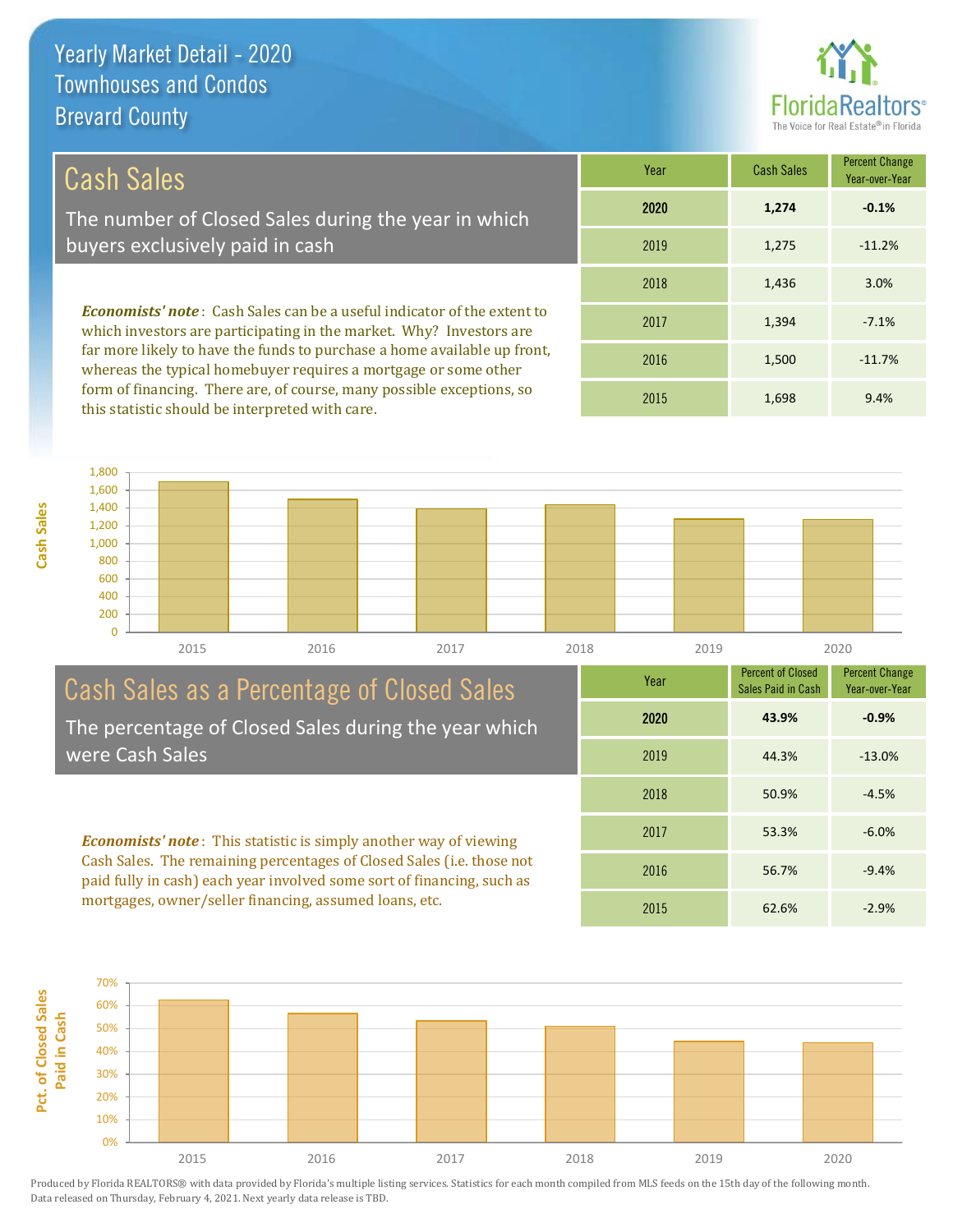

### Median Sale Price

The median sale price reported for the year (i.e. 50% of sales were above and 50% of sales were below)

*Economists' note* : Median Sale Price is our preferred summary statistic for price activity because, unlike Average Sale Price, Median Sale Price is not sensitive to high sale prices for small numbers of homes that may not be characteristic of the market area. Keep in mind that median price trends over time are not always solely caused by changes in the general value of local real estate. Median sale price only reflects the values of the homes that *sold* each year, and the mix of the types of homes that sell can change over time.

| Year | <b>Median Sale Price</b> | <b>Percent Change</b><br>Year-over-Year |
|------|--------------------------|-----------------------------------------|
| 2020 | \$210,000                | 13.1%                                   |
| 2019 | \$185,750                | 7.4%                                    |
| 2018 | \$173,000                | 10.2%                                   |
| 2017 | \$157,000                | 9.0%                                    |
| 2016 | \$144,000                | 8.3%                                    |
| 2015 | \$132,950                | 9.9%                                    |



#### Average Sale Price

The average sale price reported for the year (i.e. total sales in dollars divided by the number of sales)

*Economists' note* : Usually, we prefer Median Sale Price over Average Sale Price as a summary statistic for home prices. However, Average Sale Price does have its uses—particularly when it is analyzed alongside the Median Sale Price. For one, the relative difference between the two statistics can provide some insight into the market for higher-end homes in an area.

| Year | <b>Average Sale Price</b> | <b>Percent Change</b><br>Year-over-Year |
|------|---------------------------|-----------------------------------------|
| 2020 | \$252,582                 | 12.0%                                   |
| 2019 | \$225,541                 | 7.8%                                    |
| 2018 | \$209,152                 | 9.7%                                    |
| 2017 | \$190,709                 | 2.0%                                    |
| 2016 | \$187,031                 | 9.2%                                    |
| 2015 | \$171,244                 | 11.6%                                   |



**Average Sale Price Average Sale Price**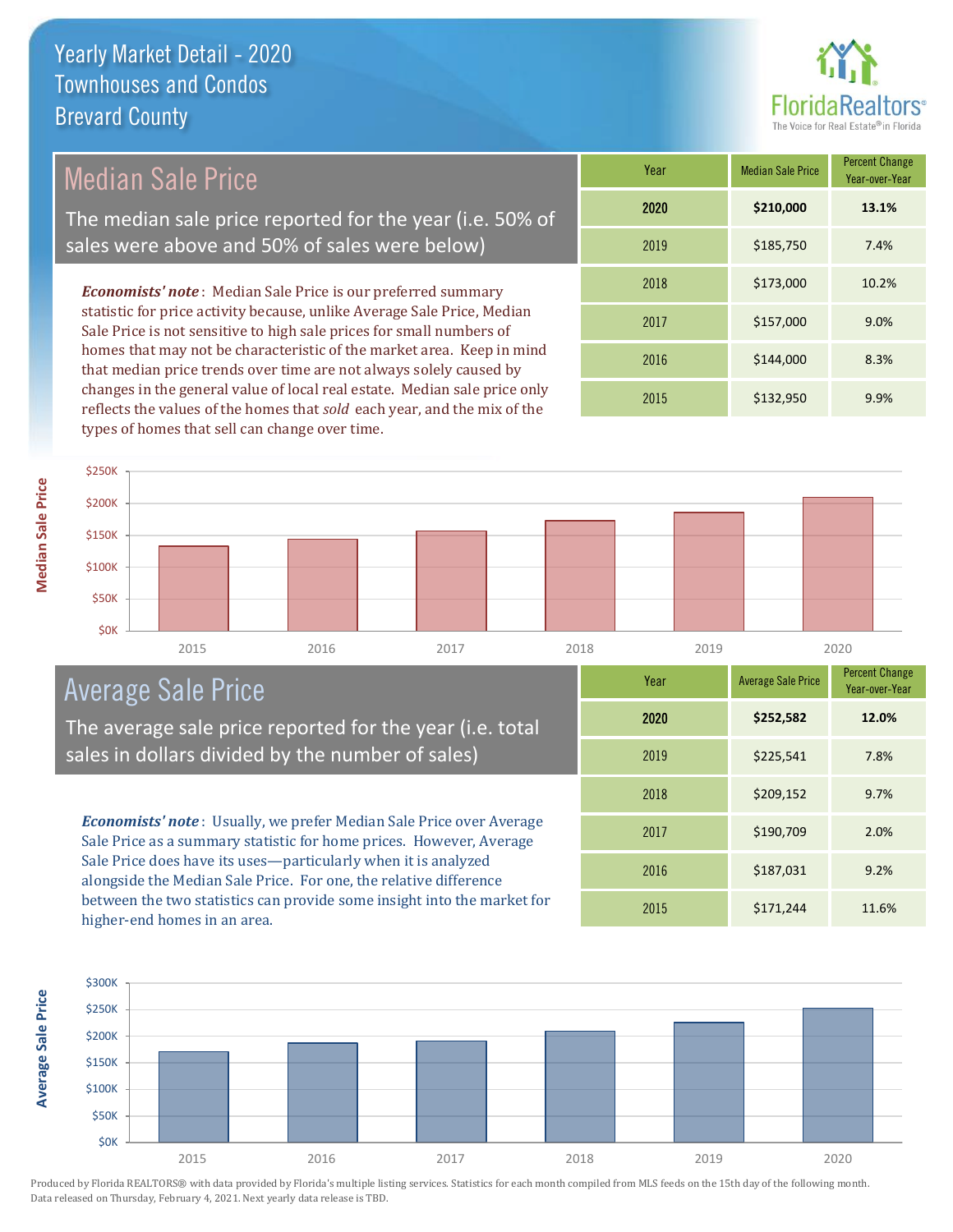#### Dollar Volume

The sum of the sale prices for all sales which closed during the year

*Economists' note* : Dollar Volume is simply the sum of all sale prices in a given time period, and can quickly be calculated by multiplying Closed Sales by Average Sale Price. It is a strong indicator of the health of the real estate industry in a market, and is of particular interest to real estate professionals, investors, analysts, and government agencies. Potential home sellers and home buyers, on the other hand, will likely be better served by paying attention to trends in the two components of Dollar Volume (i.e. sales and prices) individually.

| Year | <b>Dollar Volume</b> | <b>Percent Change</b><br>Year-over-Year |
|------|----------------------|-----------------------------------------|
| 2020 | \$733.0 Million      | 13.0%                                   |
| 2019 | \$648.7 Million      | 9.9%                                    |
| 2018 | \$590.4 Million      | 18.3%                                   |
| 2017 | \$499.1 Million      | 0.8%                                    |
| 2016 | \$494.9 Million      | 6.6%                                    |
| 2015 | \$464.4 Million      | 25.8%                                   |



## Median Percent of Original List Price Received

The median of the sale price (as a percentage of the original list price) across all properties selling during the year

*Economists' note* : The Median Percent of Original List Price Received is useful as an indicator of market recovery, since it typically rises as buyers realize that the market may be moving away from them and they need to match the selling price (or better it) in order to get a contract on the house. This is usually the last measure to indicate a market has shifted from down to up, so it is what we would call a *lagging* indicator.

| Year | Med. Pct. of Orig. List<br><b>Price Received</b> | <b>Percent Change</b><br>Year-over-Year |
|------|--------------------------------------------------|-----------------------------------------|
| 2020 | 96.2%                                            | 0.7%                                    |
| 2019 | 95.5%                                            | 0.0%                                    |
| 2018 | 95.5%                                            | 0.3%                                    |
| 2017 | 95.2%                                            | 0.4%                                    |
| 2016 | 94.8%                                            | 0.4%                                    |
| 2015 | 94.4%                                            | 1.2%                                    |



**Dollar Volume**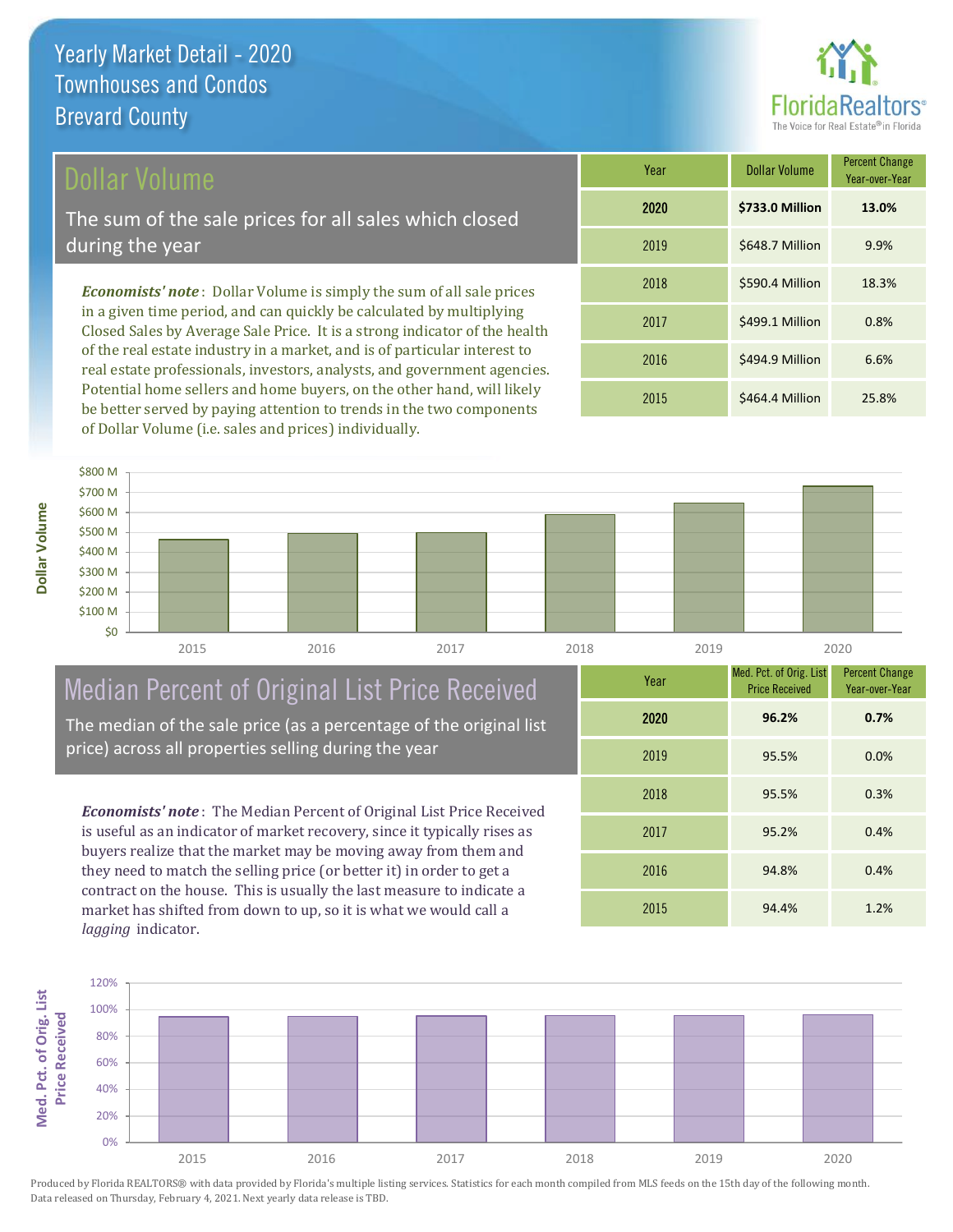

#### Median Time to Contract

The median number of days between the listing date and contract date for all Closed Sales during the year

*Economists' note* : Like Time to Sale, Time to Contract is a measure of the length of the home selling process calculated for sales which closed during the year. The difference is that Time to Contract measures the number of days between the initial listing of a property and the signing of the contract which eventually led to the closing of the sale. When the gap between Median Time to Contract and Median Time to Sale grows, it is usually a sign of longer closing times and/or declining numbers of cash sales.

| Year | Median Time to<br>Contract | <b>Percent Change</b><br>Year-over-Year |
|------|----------------------------|-----------------------------------------|
| 2020 | 30 Days                    | $-30.2%$                                |
| 2019 | 43 Days                    | 38.7%                                   |
| 2018 | 31 Days                    | 0.0%                                    |
| 2017 | 31 Days                    | $-11.4%$                                |
| 2016 | 35 Days                    | $-14.6%$                                |
| 2015 | 41 Days                    | $-21.2%$                                |



#### Median Time to Sale

**Median Time to Sale**

**Median Time to Sale** 

**Median Time to** 

The median number of days between the listing date and closing date for all Closed Sales during the year

*Economists' note* : Time to Sale is a measure of the length of the home selling process, calculated as the number of days between the initial listing of a property and the closing of the sale. *Median* Time to Sale is the amount of time the "middle" property selling this month was on the market. That is, 50% of homes selling this month took *less* time to sell, and 50% of homes took *more* time to sell. Median Time to Sale gives a more accurate picture than Average Time to Sale, which can be skewed upward by small numbers of properties taking an abnormally long time to sell.

| Year | <b>Median Time to Sale</b> | <b>Percent Change</b><br>Year-over-Year |
|------|----------------------------|-----------------------------------------|
| 2020 | 70 Days                    | $-12.5%$                                |
| 2019 | 80 Days                    | 17.6%                                   |
| 2018 | 68 Days                    | $-2.9%$                                 |
| 2017 | 70 Days                    | $-9.1%$                                 |
| 2016 | 77 Days                    | $-3.8%$                                 |
| 2015 | 80 Days                    | $-14.0%$                                |

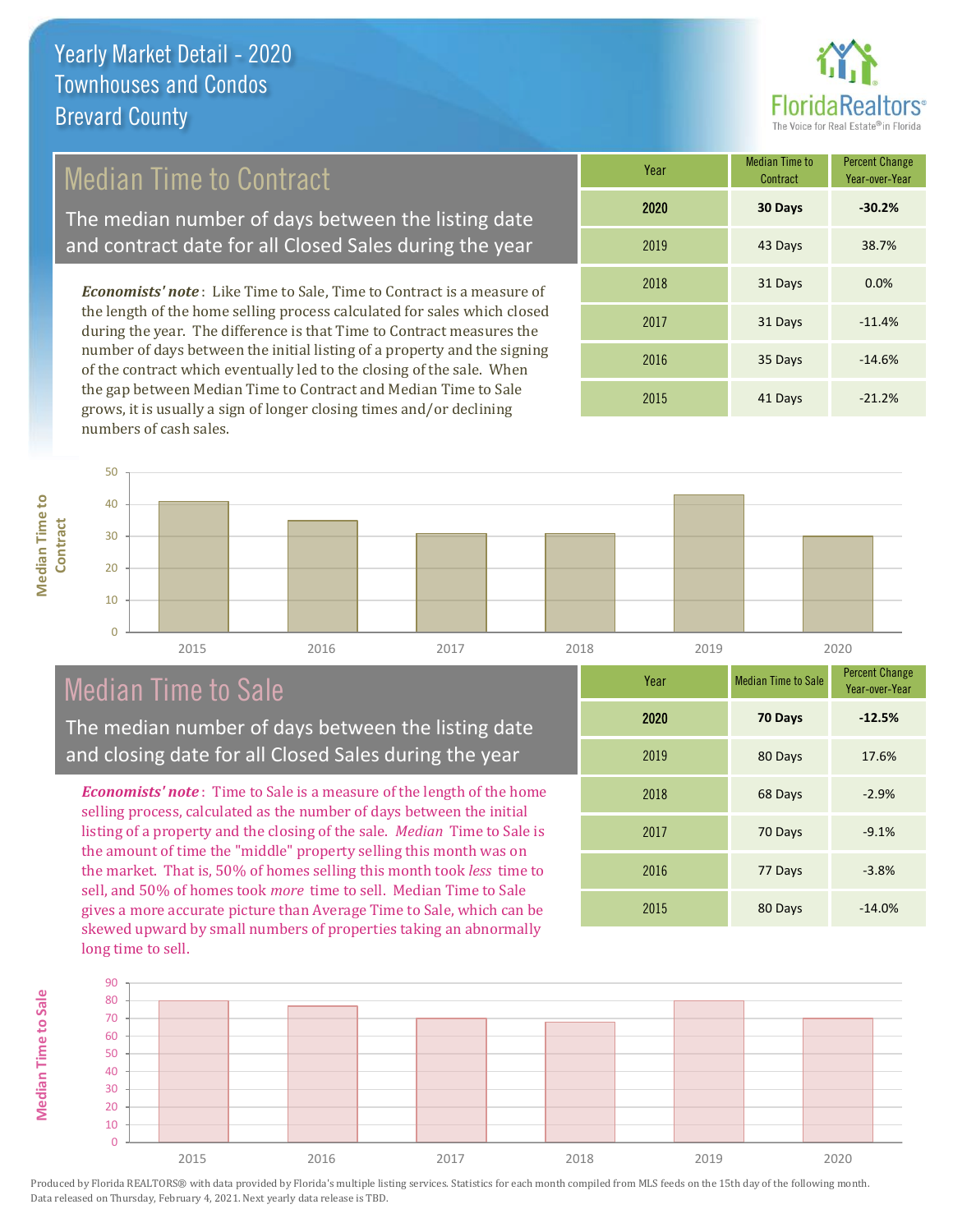

3,355 1.1%

Year-over-Year

**-6.1%**

**Year** New Listings Percent Change

2015 3,218 3.3%

2016 3,317 3.1%

2018 3,688 9.9%

2019 3,592 -2.6%

2020 **3,374**

2017

| <b>New Pending Sales</b>                                                      | Year |
|-------------------------------------------------------------------------------|------|
| The number of listed properties that went under                               | 2020 |
| contract during the year                                                      | 2019 |
| <b>Economists' note:</b> Because of the typical length of time it takes for a | 2018 |
| and a companied and the manufacture of the Calcular Land density              |      |

sale to close, economists consider Pending Sales to be a decent indicator of potential future Closed Sales. It is important to bear in mind, however, that not all Pending Sales will be closed successfully. So, the effectiveness of Pending Sales as a future indicator of Closed Sales is susceptible to changes in market conditions such as the availability of financing for homebuyers and the inventory of distressed properties for sale.

| Year | <b>New Pending Sales</b> | <b>Percent Change</b><br>Year-over-Year |
|------|--------------------------|-----------------------------------------|
| 2020 | 3,211                    | 3.1%                                    |
| 2019 | 3,114                    | 2.6%                                    |
| 2018 | 3,035                    | 4.3%                                    |
| 2017 | 2,910                    | 2.2%                                    |
| 2016 | 2,847                    | $-4.7%$                                 |
| 2015 | 2,987                    | 19.3%                                   |



# New Listings

**New Listings**

Pending Sales

The number of properties put onto the market during the year

*Economists' note* : New Listings tend to rise in delayed response to increasing prices, so they are often seen as a lagging indicator of market health. As prices rise, potential sellers raise their estimations of value—and in the most recent cycle, rising prices have freed up many potential sellers who were previously underwater on their mortgages. Note that in our calculations, we take care to not include properties that were recently taken off the market and quickly relisted, since these are not really *new* listings.

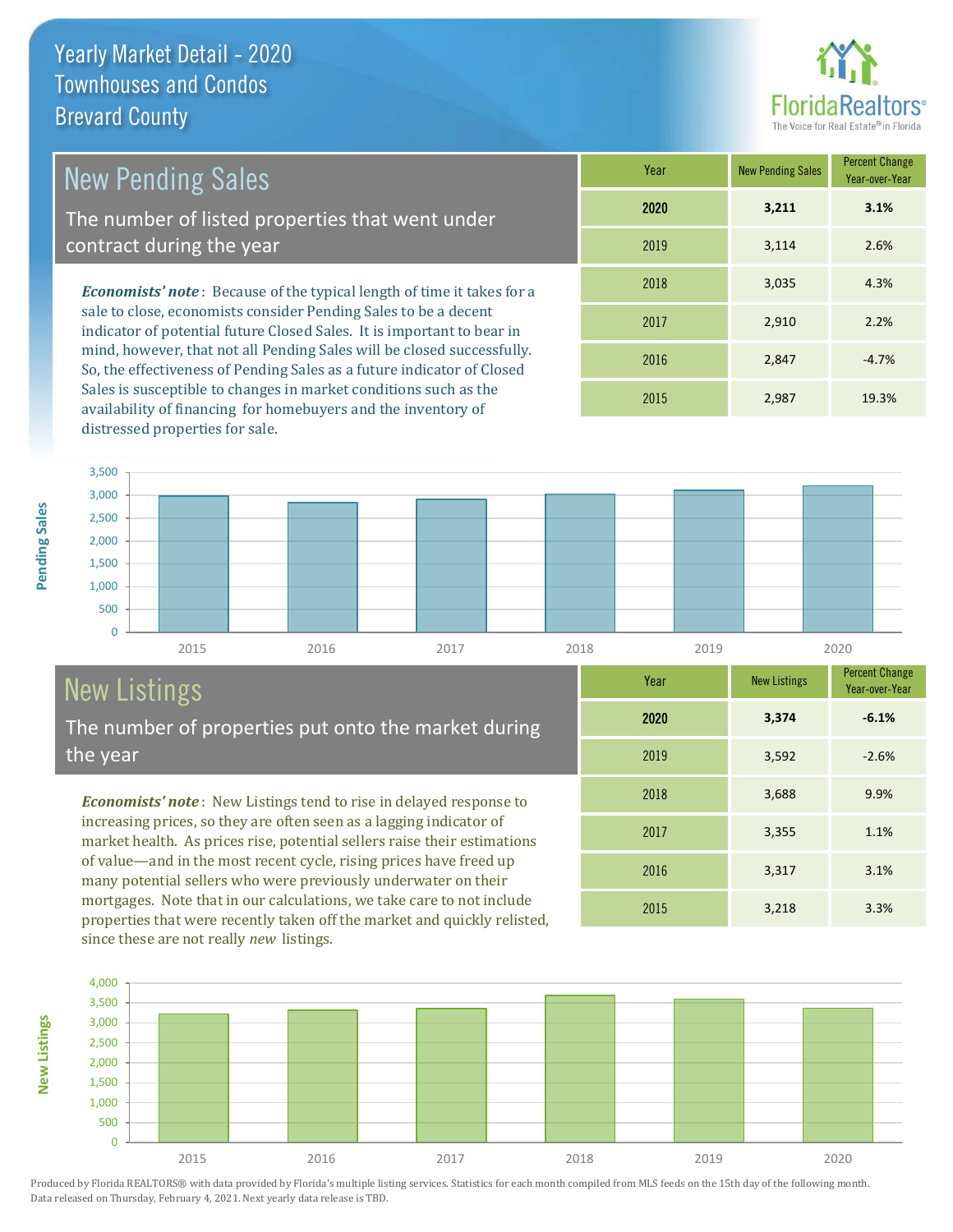**Inventory**



Inventory (Active Listings)

The number of property listings active at the end of the year

*Economists' note* : There are a number of ways to define and calculate Inventory. Our method is to simply count the number of active listings on the last day of the year, since it is the most current. Inventory rises when New Listings are outpacing the number of listings that go offmarket (regardless of whether they actually sell). Likewise, it falls when New Listings aren't keeping up with the rate at which homes are going off-market.

| Year | Inventory | <b>Percent Change</b><br>Year-over-Year |  |
|------|-----------|-----------------------------------------|--|
| 2020 | 552       | $-28.0%$                                |  |
| 2019 | 767       | $-15.2%$                                |  |
| 2018 | 904       | 23.8%                                   |  |
| 2017 | 730       | $-6.9%$                                 |  |
| 2016 | 784       | 1.7%                                    |  |
| 2015 | 771       | $-7.4%$                                 |  |



#### Months Supply of Inventory (Year-End) An estimate of the number of months it will take to deplete the current Inventory given recent sales rates

*Economists' note* : MSI is a useful indicator of market conditions. The benchmark for a balanced market (favoring neither buyer nor seller) is 5.5 months of inventory. Anything higher is traditionally a buyers' market, and anything lower is a sellers' market. There is no single accepted way of calculating MSI. A common method is to divide current Inventory by the most recent month's Closed Sales count, but this count is a usually poor predictor of future Closed Sales due to seasonal cycles. To eliminate seasonal effects, we use the 12-month average of monthly Closed Sales instead.

| Year | <b>Months Supply</b> | <b>Percent Change</b><br>Year-over-Year |  |
|------|----------------------|-----------------------------------------|--|
| 2020 | 2.3                  | $-28.1%$                                |  |
| 2019 | 3.2                  | $-15.8%$                                |  |
| 2018 | 3.8                  | 15.2%                                   |  |
| 2017 | 3.3                  | $-8.3%$                                 |  |
| 2016 | 3.6                  | 5.9%                                    |  |
| 2015 | 3.4                  | $-19.0%$                                |  |

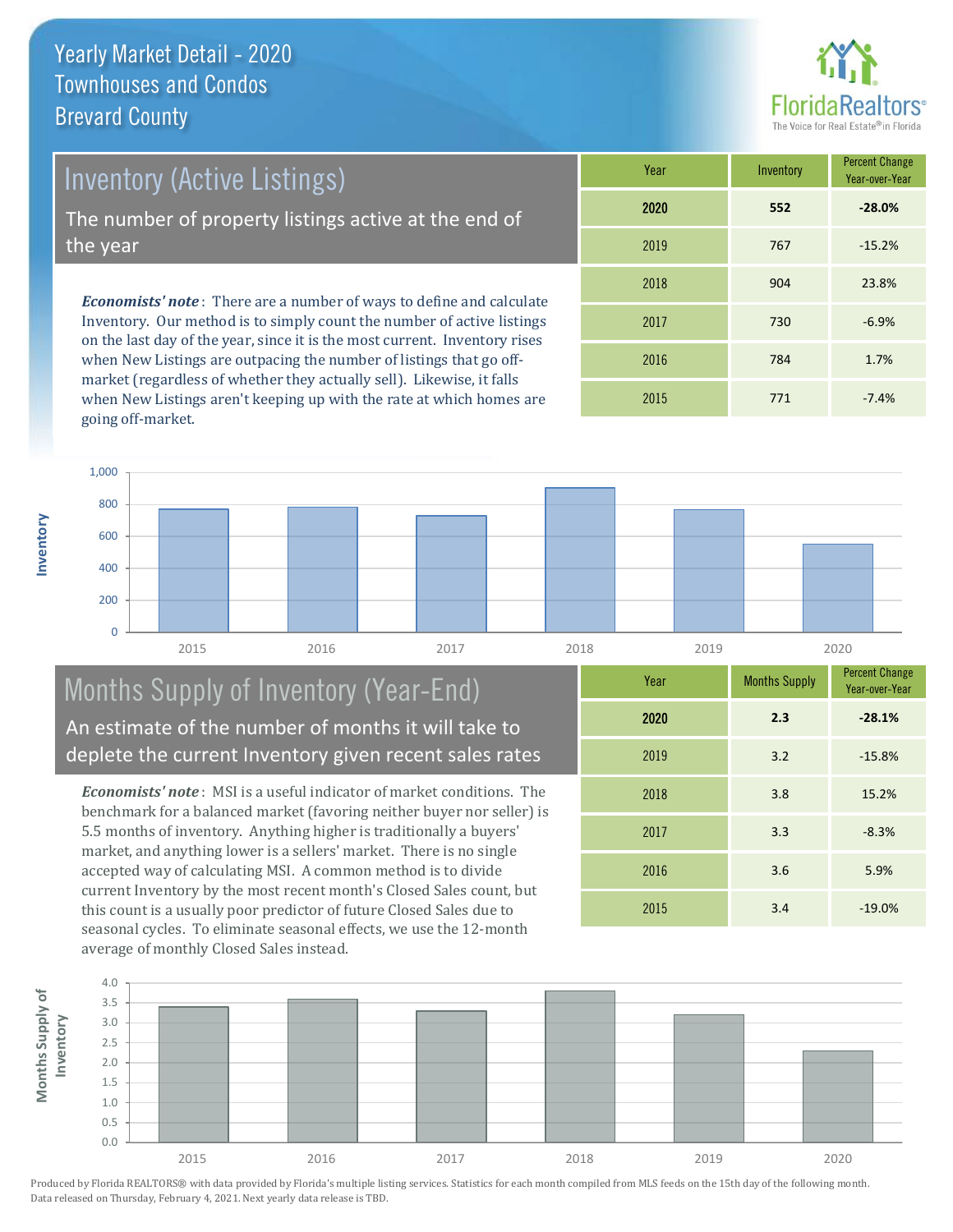

# Closed Sales by Sale Price The number of sales transactions which closed during the year

*Economists' note* : Closed Sales are one of the simplest—yet most important—indicators for the residential real estate market. When comparing Closed Sales across markets of different sizes, we recommend comparing the percent changes in sales rather than the number of sales.

| <b>Sale Price</b>     | <b>Closed Sales</b> | <b>Percent Change</b><br>Year-over-Year |  |
|-----------------------|---------------------|-----------------------------------------|--|
| Less than \$50,000    | 24                  | $-7.7%$                                 |  |
| $$50,000 - $99,999$   | 315                 | $-25.0%$                                |  |
| $$100,000 - $149,999$ | 530                 | $-10.9%$                                |  |
| $$150,000 - $199,999$ | 508                 | $-4.9%$                                 |  |
| \$200,000 - \$249,999 | 364                 | $-4.2%$                                 |  |
| \$250,000 - \$299,999 | 323                 | 24.7%                                   |  |
| \$300,000 - \$399,999 | 431                 | 20.1%                                   |  |
| \$400,000 - \$599,999 | 277                 | 31.3%                                   |  |
| \$600,000 - \$999,999 | 113                 | 27.0%                                   |  |
| \$1,000,000 or more   | 17                  | 466.7%                                  |  |



#### Median Time to Contract by Sale Price The median number of days between the listing date and contract date for all Closed Sales during the year

*Economists' note* : Like Time to Sale, Time to Contract is a measure of the length of the home selling process calculated for sales which closed during the year. The difference is that Time to Contract measures the number of days between the initial listing of a property and the signing of the contract which eventually led to the closing of the sale. When the gap between Median Time to Contract and Median Time to Sale grows, it is usually a sign of longer closing times and/or declining numbers of cash sales.

| <b>Sale Price</b>     | <b>Median Time to</b><br>Contract | <b>Percent Change</b><br>Year-over-Year |  |
|-----------------------|-----------------------------------|-----------------------------------------|--|
| Less than \$50,000    | 9 Days                            | $-71.9%$                                |  |
| \$50,000 - \$99,999   | 20 Days                           | $-28.6%$                                |  |
| $$100,000 - $149,999$ | 21 Days                           | $-43.2%$                                |  |
| $$150,000 - $199,999$ | 25 Days                           | $-28.6%$                                |  |
| $$200,000 - $249,999$ | 27 Days                           | $-30.8%$                                |  |
| \$250,000 - \$299,999 | 34 Days                           | $-50.0%$                                |  |
| \$300,000 - \$399,999 | 51 Days                           | $-28.2%$                                |  |
| \$400,000 - \$599,999 | 56 Days                           | $-23.3%$                                |  |
| \$600,000 - \$999,999 | 35 Days                           | $-67.9%$                                |  |
| \$1,000,000 or more   | 89 Days                           | $-7.3%$                                 |  |

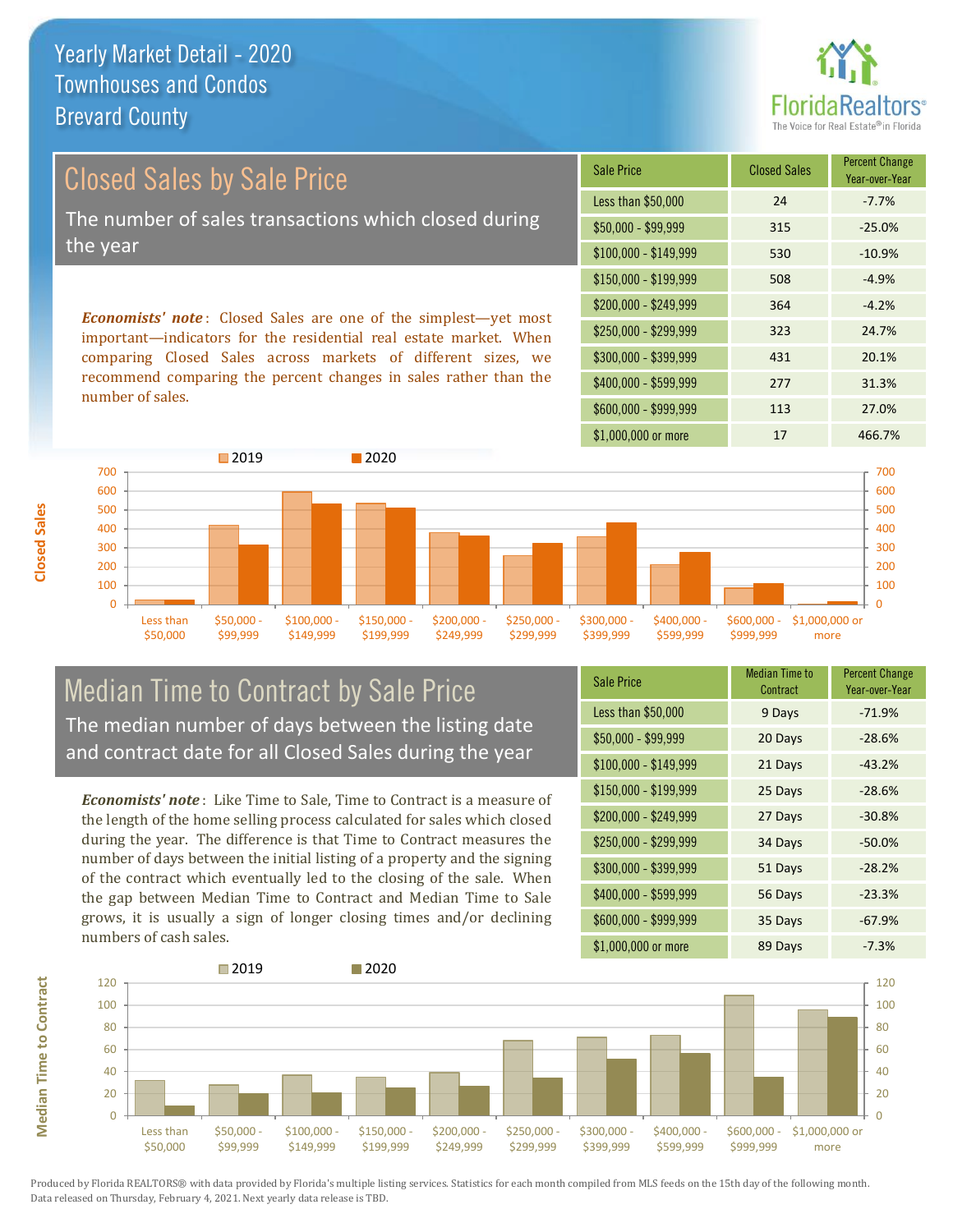

# New Listings by Initial Listing Price

The number of properties put onto the market during the year

*Economists' note:* New Listings tend to rise in delayed response to increasing prices, so they are often seen as a lagging indicator of market health. As prices rise, potential sellers raise their estimations of value—and in the most recent cycle, rising prices have freed up many potential sellers who were previously underwater on their mortgages. Note that in our calculations, we take care to not include properties that were recently taken off the market and quickly relisted, since these are not really *new* listings.





#### Inventory by Current Listing Price The number of property listings active at the end of the year

*Economists' note* : There are a number of ways to define and calculate Inventory. Our method is to simply count the number of active listings on the last day of the year, since it is the most current. Inventory rises when New Listings are outpacing the number of listings that go offmarket (regardless of whether they actually sell). Likewise, it falls when New Listings aren't keeping up with the rate at which homes are going off-market.

| <b>Current Listing Price</b> | Inventory | <b>Percent Change</b><br>Year-over-Year |  |
|------------------------------|-----------|-----------------------------------------|--|
| Less than \$50,000           | $\Omega$  | N/A                                     |  |
| $$50,000 - $99,999$          | 30        | $-37.5%$                                |  |
| $$100,000 - $149,999$        | 66        | $-34.7%$                                |  |
| \$150,000 - \$199,999        | 69        | $-33.0%$                                |  |
| \$200,000 - \$249,999        | 57        | $-13.6%$                                |  |
| \$250,000 - \$299,999        | 51        | $-34.6%$                                |  |
| \$300,000 - \$399,999        | 121       | $-5.5%$                                 |  |
| \$400,000 - \$599,999        | 89        | $-37.8%$                                |  |
| \$600,000 - \$999,999        | 41        | $-43.1%$                                |  |
| \$1,000,000 or more          | 28        | 0.0%                                    |  |



Produced by Florida REALTORS® with data provided by Florida's multiple listing services. Statistics for each month compiled from MLS feeds on the 15th day of the following month. Data released on Thursday, February 4, 2021. Next yearly data release is TBD.

**Inventory**